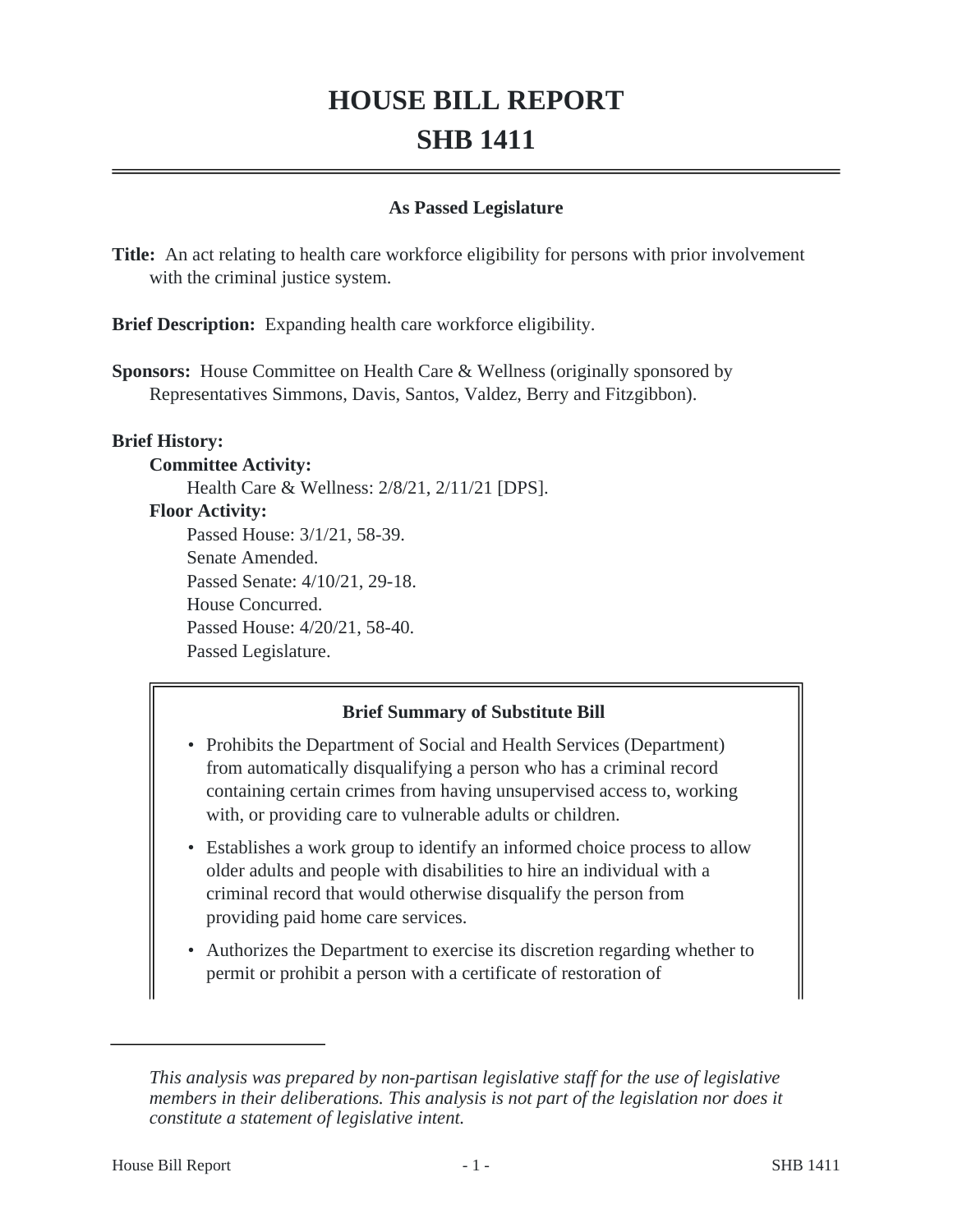opportunity to have unsupervised access to children, vulnerable adults, or individuals with mental illness or developmental disabilities.

#### **HOUSE COMMITTEE ON HEALTH CARE & WELLNESS**

**Majority Report:** The substitute bill be substituted therefor and the substitute bill do pass. Signed by 11 members: Representatives Cody, Chair; Bateman, Vice Chair; Bronoske, Davis, Harris, Macri, Riccelli, Simmons, Stonier, Tharinger and Ybarra.

**Minority Report:** Do not pass. Signed by 1 member: Representative Schmick, Ranking Minority Member.

**Minority Report:** Without recommendation. Signed by 2 members: Representatives Caldier, Assistant Ranking Minority Member; Rude.

**Staff:** Christopher Blake (786-7392).

## **Background:**

#### Disqualifying Crimes.

The Department of Social and Health Services (Department) is responsible for investigating the conviction records and pending charges of specified people who may have unsupervised access to children, vulnerable adults, or individuals with mental illness or developmental disabilities, including Department employees or applicants, in-home service providers, and long-term care facilities. Agencies, facilities, and individuals who provide care to vulnerable adults may not allow persons to work in a position that may involve unsupervised access to minors or vulnerable adults if the person has been convicted of or has a pending charge for certain disqualifying crimes. In some cases a person will not be automatically disqualified from employment if a designated number of years have passed since the date of conviction for the disqualifying crime. In those instances, the person may be allowed to work in a position with access to minors and vulnerable adults depending on the results of a character, competence, and suitability review.

## Certificate of Restoration of Opportunity.

A certificate of restoration of opportunity (CROP) may be granted to a person by a superior court if the person:

- has achieved the applicable waiting period following sentencing or release from confinement, as follows: one year for misdemeanors and gross misdemeanors when sentenced to probation or some other noncustodial sentence; 18 months for misdemeanors and gross misdemeanors when sentenced to a term of confinement; two years for a class B or C felony; or five years for any violent offense;
- is in compliance with or completed all sentencing requirements, including legal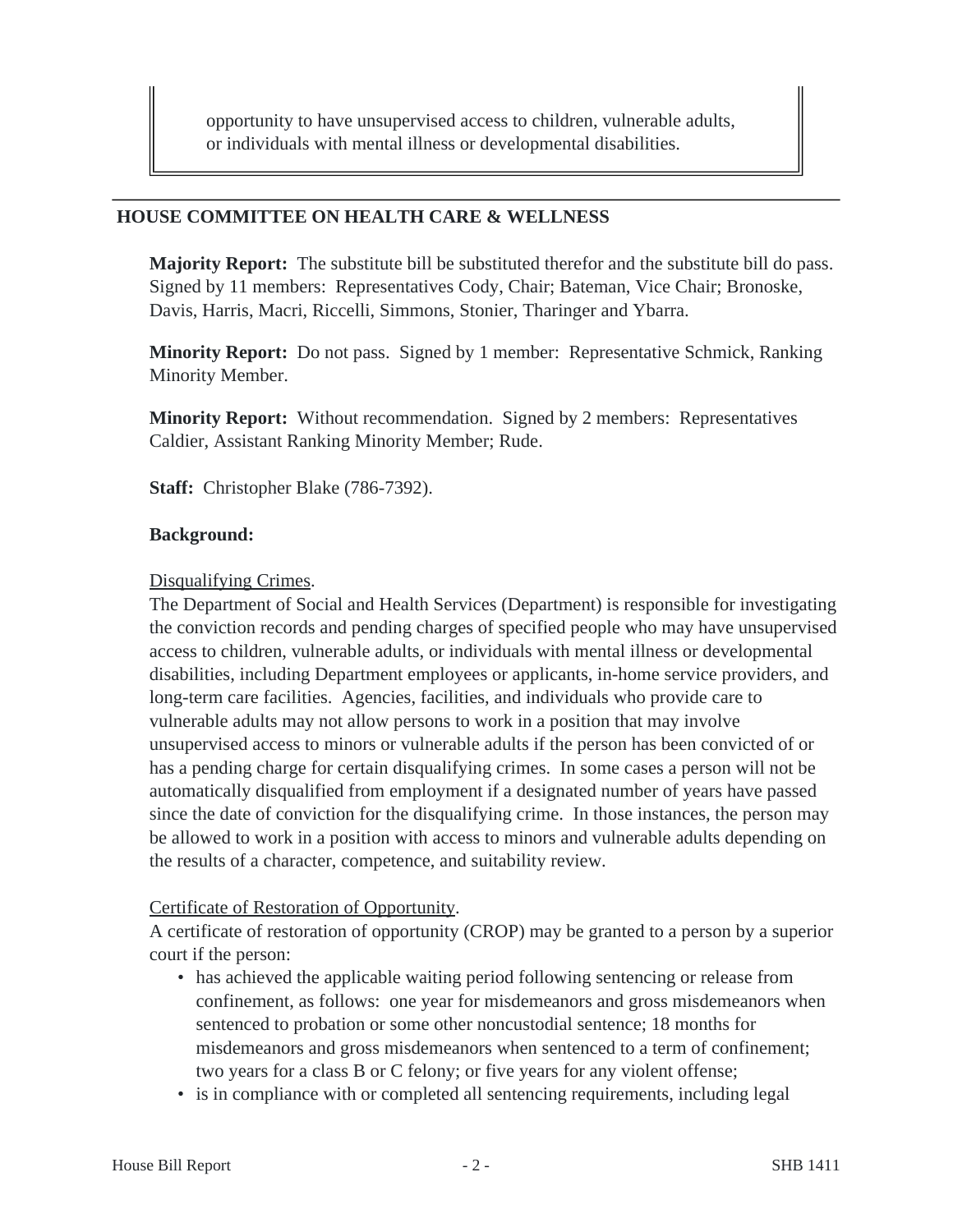financial obligations;

- does not have any new arrests, convictions, or pending criminal charges or known imminent charges; and
- is not required to register as a sex offender.

A person is not eligible for a CROP if he or she has ever been convicted of any of the following offenses: a class A felony, an attempt to commit a class A felony, or criminal solicitation of or criminal conspiracy to commit a class A felony; a sex offense; a crime that includes sexual motivation; Extortion in the first degree; drive-by shooting; vehicular assault; or luring.

In general, a public entity may not disqualify a person who holds a CROP for a license, certificate, or qualification to engage in the practice of a profession or business solely based on criminal history if the person meets all other statutory or regulatory requirements. The following entities may disqualify a person who holds a CROP based solely on criminal history: criminal justice agencies and the Washington State Bar Association. The following entities may disqualify a person who holds a CROP based solely on criminal history if the profession or license would give the person unsupervised access to vulnerable persons: the Department of Social and Health Services, the Department of Children, Youth, and Families, and the Department of Health.

## **Summary of Substitute Bill:**

## Disqualifying Crimes.

The Department of Social and Health Services (Department) may not automatically disqualify a long-term care worker, contracted provider, or licensee who has a criminal record that contains certain crimes from having unsupervised access to, working with, or providing care to vulnerable adults or children. The long-term care worker, contracted provider, or licensee may engage in these activities once a specified amount of time has passed since the most recent conviction for each crime and the date of the background check. The crimes and the specified minimum times are:

- selling marijuana to a person after at least three years have passed;
- Theft in the first degree after at least 10 years have passed;
- Robbery in the second degree after at least five years have passed;
- Extortion in the second degree after at least five years have passed;
- Assault in the second degree after at least five years have passed; and
- Assault in the third degree after at least five years have passed.

The Department, a contracted provider, or licensee has the discretion to consider any of the convictions when conducting a character, competence, and suitability review for the purpose of hiring, licensing, certifying, contracting with, or permitting a person to be employed in a position caring for, or having unsupervised access to, vulnerable adults or children. If the Department or a consumer directed employer determines that an individual with a conviction that is exempt as an automatic disqualifying crime is qualified to provide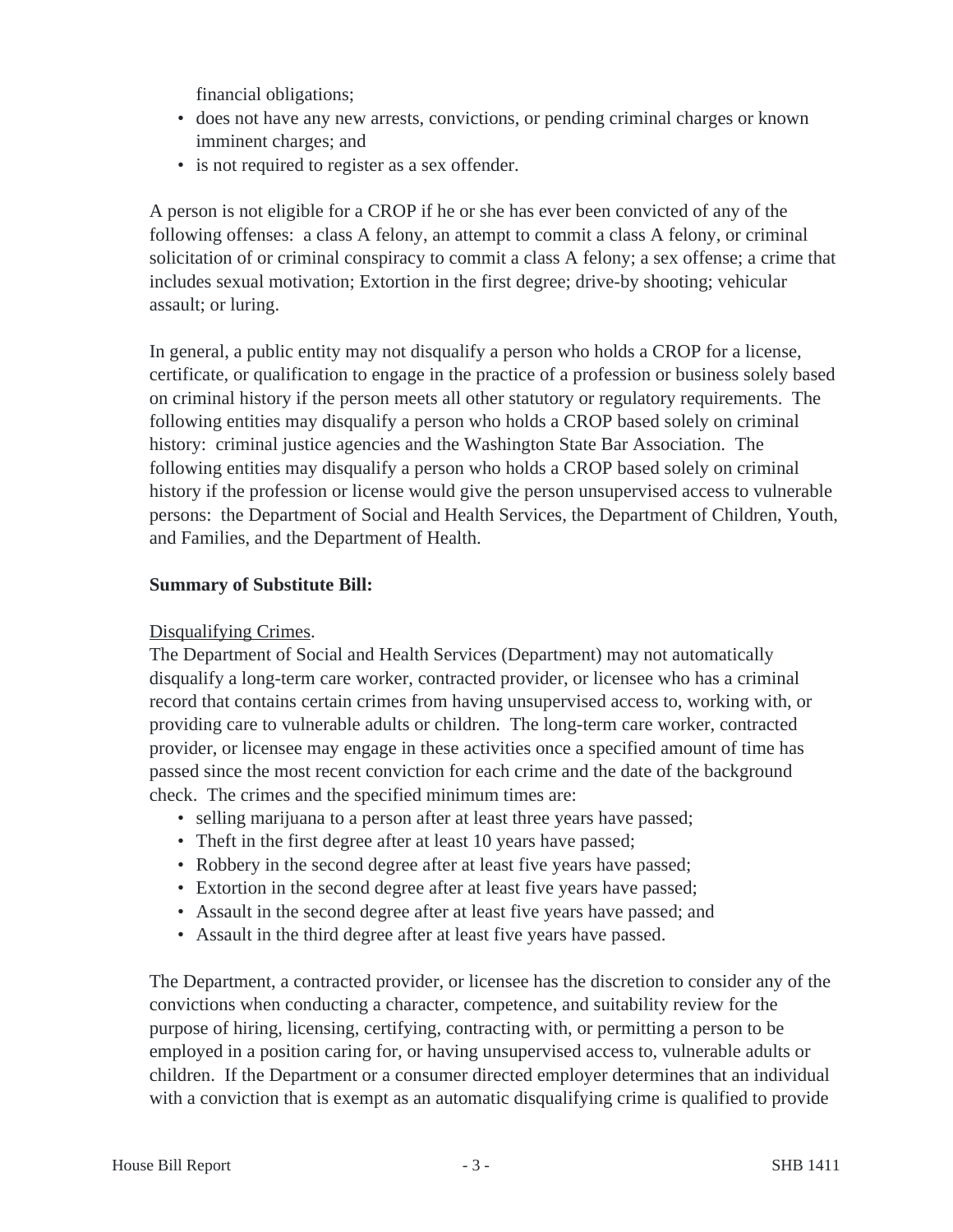services as an individual provider, the results of the state background check must be provided to the client and any guardian of the client before the individual begins providing services. The Department, contracted providers, and licensees when conducting a character, competence, and suitability review have a rebuttable presumption that their exercise of discretion or refusal to exercise discretion was appropriate.

The exemption from automatic disqualification does not apply to background checks performed by the Department on behalf of the Department of Children, Youth, and Families. The exemption from automatic disqualification does not apply to Department employees or applicants, except for positions in the state-operated community residential program. In addition, the exemption does not allow for care to be provided or paid for if it would be prohibited under federal Medicare or Medicaid rules.

The term "contracted provider" is defined to mean a provider, and its employees, contracted with the Department or an area agency on aging to provide services to Department clients under public health care, long-term care, and developmental disability programs. The term "licensee" is defined as a nonstate facility or setting that is licensed or certified, or has applied to be licensed or certified, by the Department.

#### Informed Choice Work Group.

The Department must facilitate a work group to identify recommendations on informed choice through a process to allow older adults and people with disabilities to hire a trusted individual with a criminal record that would otherwise disqualify the person from providing paid home care services. The recommendations on an informed choice process must include client safety, client direction, racial equity, cultural competence, economic consequences of unpaid caregiving, categories of eligible workers, any disqualifying crimes, mechanisms for consideration, and workforce development.

The Department must appoint the members of the work group, which include:

- two representatives from the Department;
- two representatives from community-based organizations that represent people with criminal records;
- one representative from a community-based organization that represents Black communities;
- two representatives from federally recognized tribes, one from each side of the Cascade Mountains;
- one representative from a community-based organization that represents immigrant populations or persons of color;
- three representatives from the union representing the majority of long-term care workers in Washington;
- one representative of a consumer-directed employer;
- one representative of an association representing area agencies on aging in Washington;
- one representative from the Office of the Long-Term Care Ombuds;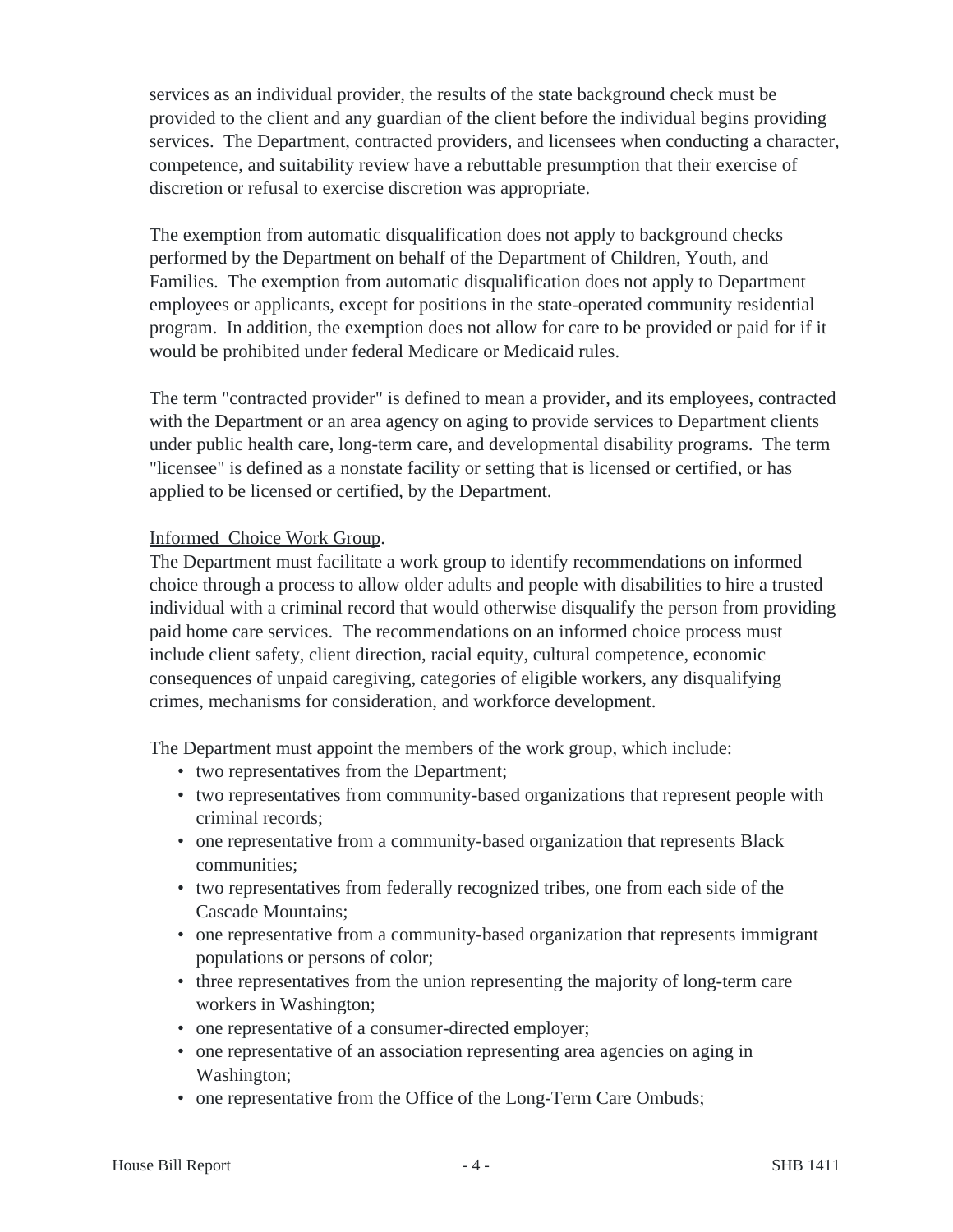- one representative from the Office of the State Developmental Disability Ombuds;
- one representative from an association representing Medicaid home care agencies;
- one representative from the Washington State Attorney General's Office;
- four representatives from organizations representing seniors and individuals with physical or developmental disabilities;
- two representatives who are current or previous consumers of personal care services and who represent the diversity of the disability community; and
- two representatives who receive unpaid care from individuals who are unable to become Medicaid paid home care workers because of disqualifying convictions.

At least one meeting of the work group must be devoted to reviewing and analyzing racial disparities, including disparities in charges and disqualifications in providing paid home care services. By December 1, 2022, the work group must submit its recommendations to the Legislature, including a proposed process for clients to hire a trusted individual with a criminal record.

Certificate of Restoration of Opportunity.

The exclusions that apply to certain license applicants with a certificate of restoration of opportunity (CROP) are eliminated with respect to assisted living facility employees and long-term care workers. The exclusions are also removed for vulnerable adult care providers, other than those who are not home care aides or contracted providers or licensees.

In cases regarding an applicant who has a CROP, as well as a criminal history that would disqualify the applicant from a license or employment, the Department may, in its discretion:

- allow the applicant to have unsupervised access to children, vulnerable adults, or individuals with mental illness or developmental disabilities, if the applicant is otherwise qualified and suitable; or
- disqualify the applicant solely based on the applicant's criminal history.

Prior to making the decision, the Department must review relevant factors, including the nature and seriousness of the offense, the time that has passed since conviction, changed circumstances since the offense occurred, and the nature of the employment or the license that is being sought.

When hiring, licensing, certifying, contracting with, or permitting a person to be employed to care for or have unsupervised access to vulnerable adults or children, the Department, contracted providers, and licensees may in their sole discretion determine whether to consider a CROP. If the Department or a consumer directed employer determines that an individual with a CROP is qualified to provide services as an individual provider, the results of the state background check must be provided to the client and any guardian of the client before the individual begins providing services. The Department, contracted providers, and licensees have a rebuttable presumption that their exercise of discretion or refusal to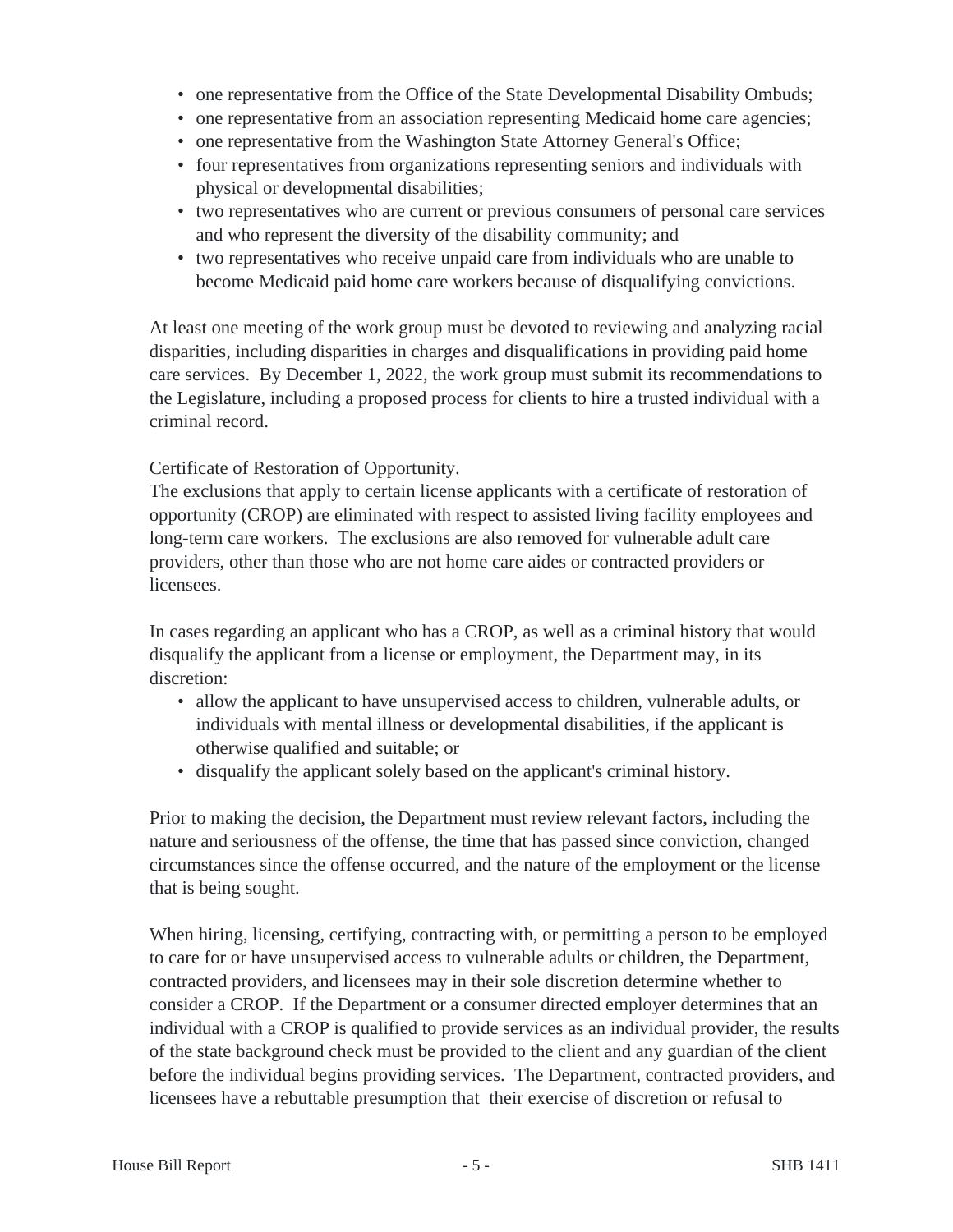exercise discretion when hiring, licensing, or contracting with a person with a CROP was appropriate.

## **Appropriation:** None.

**Fiscal Note:** Available.

**Effective Date:** The bill takes effect 90 days after adjournment of the session in which the bill is passed, except for section 6, related to adult family homes, which takes effect July 1, 2022.

## **Staff Summary of Public Testimony:**

(In support) Many people in Washington have a criminal record which makes it very difficult to enter the health care workforce. Many people with criminal involvement can change with treatment and recovery. The rigidity of background check requirements makes it difficult for people to care for family members. This bill is a great step to help many families in need of a caregiver to have a larger workforce eligible to meet demands. This bill will ensure that family members who would like to quit their jobs to care for a loved one can be paid for that. This bill will give individuals who have turned their lives around an opportunity for a meaningful career with purpose. This is an opportunity to bring caregivers into a place where there is accountability, rather than have a person with a conviction provide unsupervised care with no accountability or acknowledgement of rehabilitation. There are many entities that will serve to keep health care safe and productive and this bill will not impact safety or productivity. Paying a caregiver alleviates stress for both the caregiver and the person being cared for.

The research is clear that recidivism decreases with gainful employment and matriculation through school programs. Recidivism risk decreases across time as people stay offense-free in the community. States that have reformed their occupational license laws have seen a decrease in recidivism. Increasing the rate at which individuals are cleared to work can both increase employment and decrease crime.

This bill will help diversify the health workforce. This will help some communities that have been impacted by incarceration to enter into good health care careers. Persons of color are more likely to be unpaid caregivers because they have higher rates of criminal records due to systematic and institutional racism. This bill addresses many policies including equality of employment opportunities, equality of consumer choice, home care workforce shortages, and economic stimulus to the most impaired communities.

(Opposed) There is concern about who would hire persons with disabilities.

(Other) The laws needs to center both on caregivers and those who rely on them. There need to be as many safeguards in place as possible to protect the most vulnerable